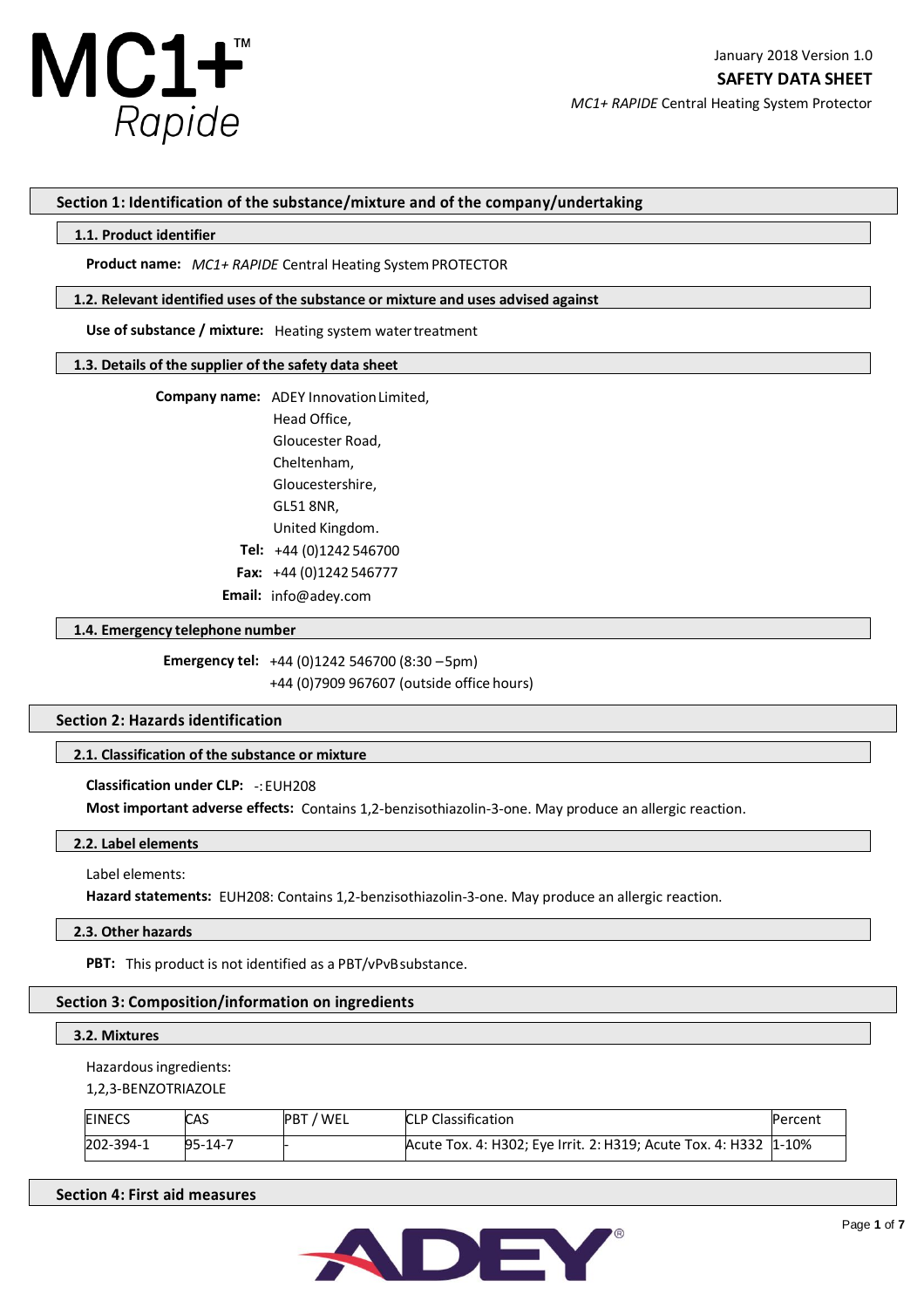

*MC1+ RAPIDE* Central Heating System Protector

## **4.1. Description of first aid measures**

| <b>Skin contact:</b> Wash immediately with plenty of soap and water. If irritation occurs or persists seek<br>medical advice.                     |
|---------------------------------------------------------------------------------------------------------------------------------------------------|
| Eye contact: Bathe the eye with running water for 15 minutes. If eye irritation occurs or persists<br>seek medical advice.                        |
| <b>Ingestion:</b> Wash out mouth with water. Give 1 cup of water to drink every 10 minutes. If large<br>amounts are swallowed, get medical advice |
| <b>Inhalation:</b> Remove casualty from exposure ensuring one's own safety whilst doing so.<br>Consult a doctor.                                  |

## **4.2. Most important symptoms and effects, both acute and delayed**

**Skin contact:** There may be mild irritation at the site ofcontact.

 **Eye contact:** There may be irritation and redness.

**Ingestion:** There may be irritation of the throat.

 **Inhalation:** Nosymptoms.

**Delayed / immediate effects:** No dataavailable.

## **4.3. Indication of any immediate medical attention and special treatment needed**

**Immediate / special treatment:** Notapplicable.

## **Section 5: Fire-fighting measures**

#### **5.1. Extinguishing media**

**Extinguishing media:** Suitable extinguishing media for the surrounding fire should be used. Use waterspray to cool containers.

## **5.2. Special hazards arising from the substance or mixture**

**Exposure hazards:** In combustion emits toxicfumes.

## **5.3. Advice for fire-fighters**

**Advice for fire-fighters:** Wear self-contained breathing apparatus. Wear protective clothing to prevent contact with skin and eyes.

## **Section 6: Accidental release measures**

## **6.1. Personal precautions, protective equipment and emergency procedures**

**Personal precautions:** Refer to section 8 of SDS for personal protection details. Turn leaking containersleak- side up to prevent the escape of liquid. Avoid contact with the skin or eyes.

## **6.2. Environmental precautions**

**Environmental precautions:** Do not discharge into drains or rivers. Contain the spillage using bunding.

## **6.3. Methods and material for containment and cleaning up**

**Clean-up procedures:** Absorb into dry earth or sand. Transfer to a closable, labelled salvage container for disposal by an appropriate method.

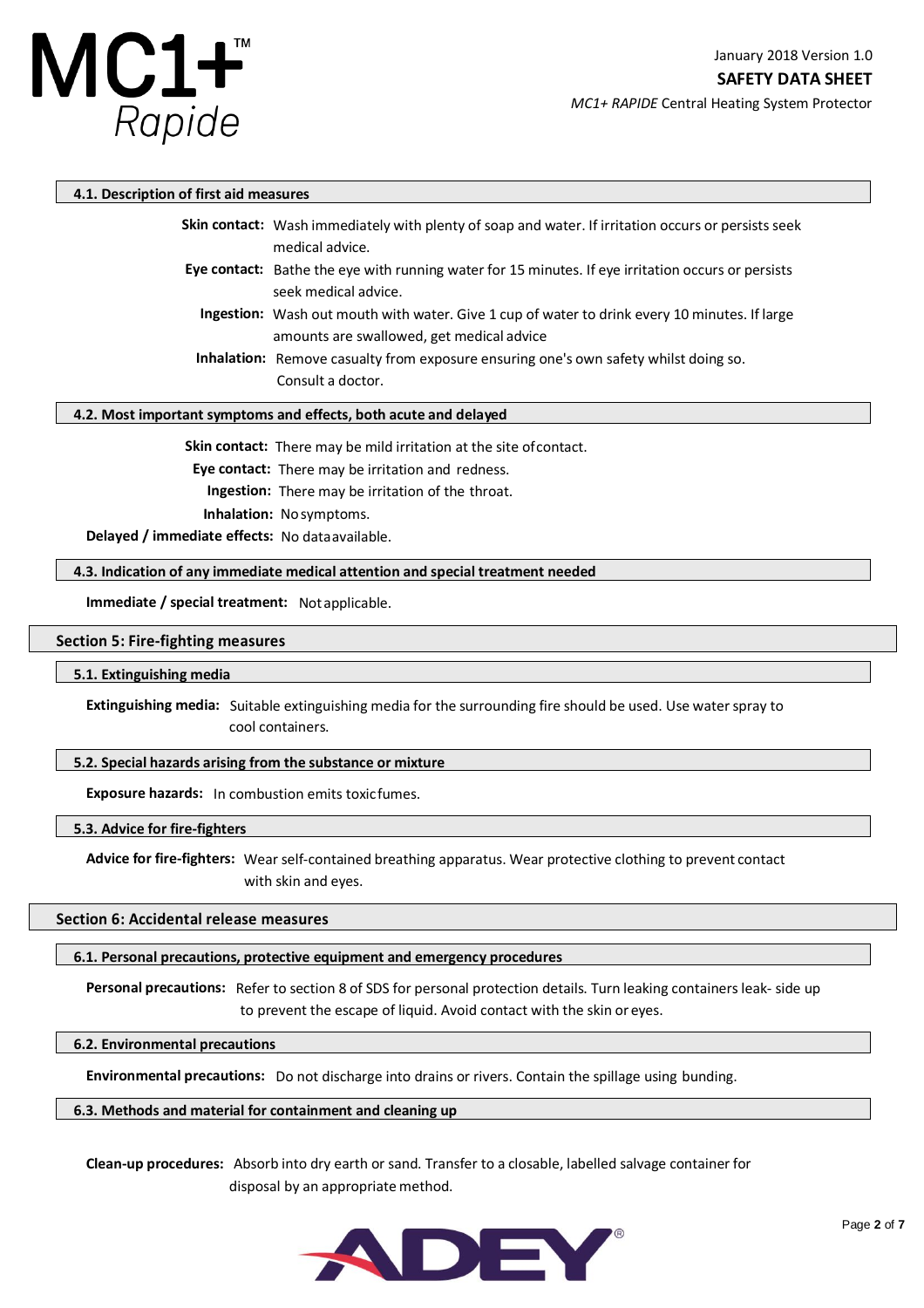

*MC1+ RAPIDE* Central Heating System Protector

## **6.4. Reference to other sections**

**Reference to other sections:** Refer to section 8 of SDS. Refer to section 13 ofSDS.

## **Section 7: Handling and storage**

## **7.1. Precautions for safe handling**

**Handling requirements:** Avoid direct contact with the substance. Ensure there is sufficient ventilation of the area. Avoid the formation or spread of mists in the air. Avoid contact with skin and eyes.Wash any exposed skin immediately after any chemical contact, before breaks and meals, and at the end of each work period.

## **7.2. Conditions for safe storage, including any incompatibilities**

**Storage conditions:** Store in a cool, well ventilated area. Keep container tightly closed.

**Suitable packaging:** Must only be kept in originalpackaging.

## **7.3. Specific end use(s)**

**Specific end use(s):** No data available.

### **Section 8: Exposure controls/personal protection**

#### **8.1. Control parameters**

**Workplace exposure limits:** No dataavailable.

#### **DNEL/PNEC Values**

**DNEL / PNEC** No data available.

## **8.2. Exposure controls**

| Engineering measures: Ensure there is sufficient ventilation of the area.                                                                                                                                                        |  |  |  |
|----------------------------------------------------------------------------------------------------------------------------------------------------------------------------------------------------------------------------------|--|--|--|
| Respiratory protection: With normal ventilation and usage, respiratory protection is not required. Do not create<br>and breathe spray mist. If ventilation is insufficient, suitable respiratory protection must<br>be provided. |  |  |  |
| Hand protection: Protective gloves.                                                                                                                                                                                              |  |  |  |
| <b>Eye protection:</b> Safety glasses. Ensure eye bath is to hand.                                                                                                                                                               |  |  |  |
| <b>Skin protection:</b> Protective clothing.                                                                                                                                                                                     |  |  |  |
| Environmental: No special requirement.                                                                                                                                                                                           |  |  |  |

## **Section 9: Physical and chemical properties**

## **9.1. Information on basic physical and chemical properties**

| State:                   | Liguid                         |
|--------------------------|--------------------------------|
| Colour:                  | Pale yellow to yellow          |
| Odour:                   | Mild                           |
| <b>Evaporation rate:</b> | No data available.             |
| Oxidising:               | Non-oxidising (by EC criteria) |
| Solubility in water:     | Miscible                       |
| <b>Viscosity:</b>        | No data available.             |
| Boiling point/range°C:   | No data available.             |

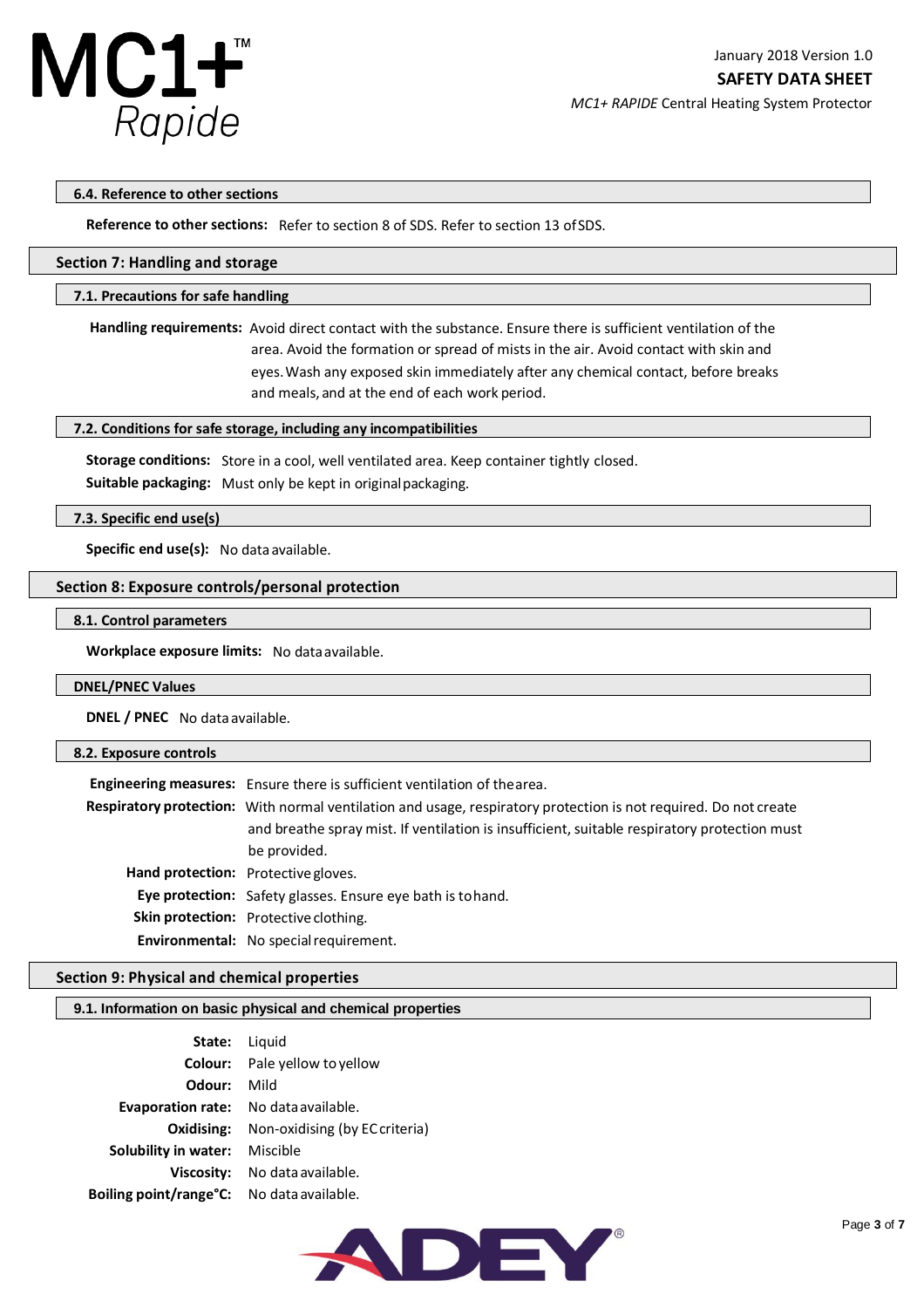

January 2018 Version 1.0 **SAFETY DATA SHEET** *MC1+ RAPIDE* Central Heating System Protector

**Flammability limits %: lower: Flash point°C: Autoflammability°C: Relative density: VOC g/l:**  1.15 -1.19

No dataavailable. No dataavailable. No dataavailable. No dataavailable.

**Melting point/range°C:**  Part.coeff. n-octanol/water: No data available. **Vapour pressure: pH:**  7.5 - 8.5

**upper:**  No dataavailable. No dataavailable. No dataavailable.

## **9.2. Other information**

**Other information:** No data available.

## **Section 10: Stability and reactivity**

**10.1. Reactivity**

**Reactivity:** Stable under recommended transport or storageconditions.

#### **10.2. Chemical stability**

**Chemical stability:** Stable under normalconditions.

## **10.3. Possibility of hazardous reactions**

**Hazardous reactions:** Hazardousreactions will not occur under normal transport or storage conditions.

Decomposition may occur on exposure to conditions or materials listedbelow.

## **10.4. Conditions to avoid**

Conditions to avoid: Heat.

## **10.5. Incompatible materials**

**Materials to avoid:** Strong oxidising agents. Strongacids.

## **10.6. Hazardous decomposition products**

**Haz. decomp. products:** In combustion emits toxicfumes.

## **Section 11: Toxicological information**

## **11.1. Information on toxicological effects**

## **Hazardous ingredients:**

1,2,3-BENZOTRIAZOLE

| DERMAL | <b>RAT</b> | LD50 | >1000 | mg/kg |
|--------|------------|------|-------|-------|
| ORAL   | <b>MUS</b> | LD50 | 615   | mg/kg |
| ORAL   | <b>RAT</b> | LD50 | 560   | mg/kg |

## **Excluded hazards forsubstance:**

| Hazard                      | Route | <b>Basis</b>          |  |
|-----------------------------|-------|-----------------------|--|
| Acute toxicity (ac. tox. 4) |       | No hazard: calculated |  |
| Acute toxicity (ac. tox. 3) |       | No hazard: calculated |  |
| Acute toxicity (ac. tox. 2) |       | No hazard: calculated |  |
| Acute toxicity (ac. tox. 1) |       | No hazard: calculated |  |
| Skin corrosion/irritation   |       | No hazard: calculated |  |

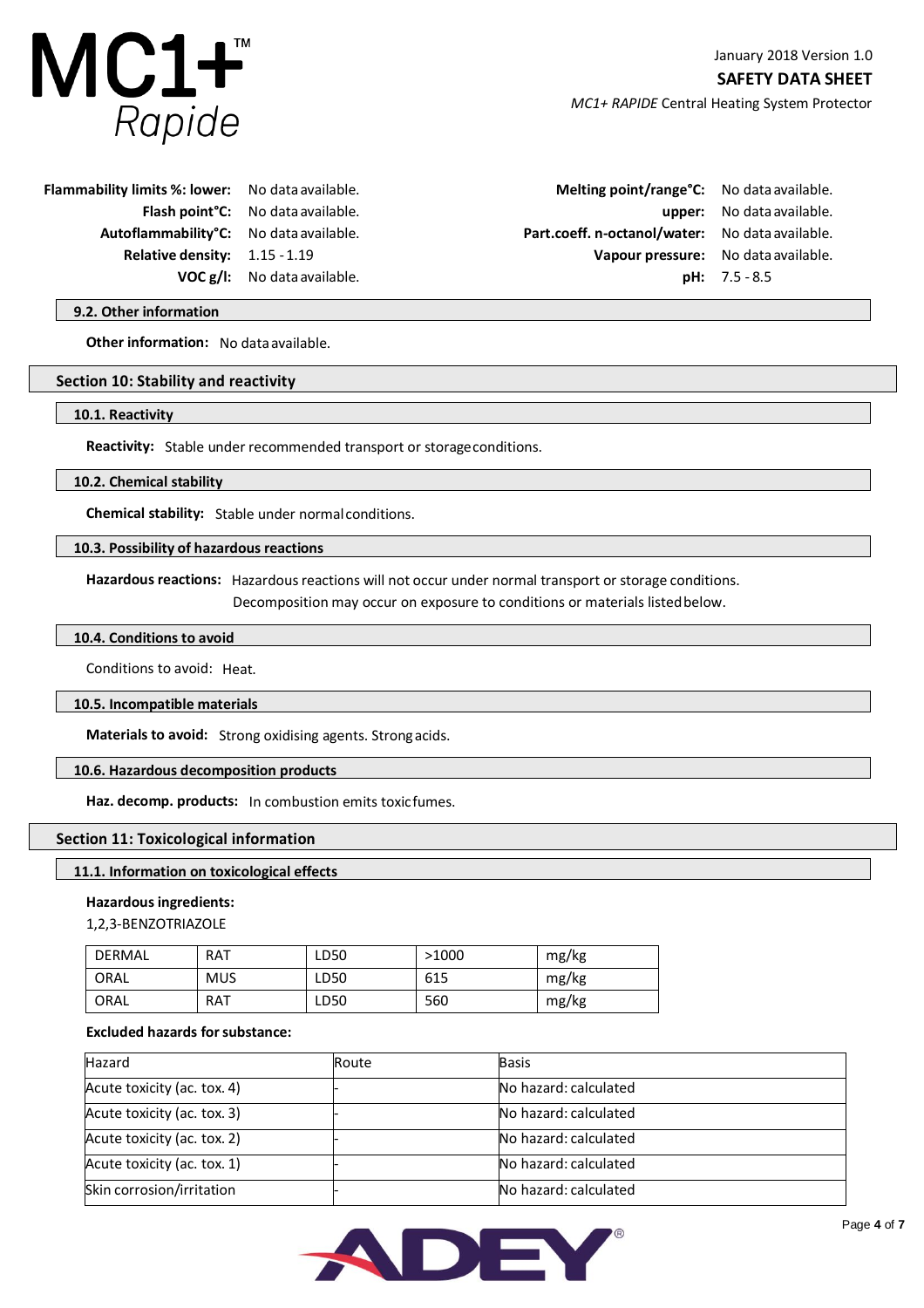

*MC1+ RAPIDE* Central Heating System Protector

| Serious eye damage/irritation  |  | No hazard: calculated |
|--------------------------------|--|-----------------------|
| Respiratory/skin sensitisation |  | No hazard: calculated |
| Germ cell mutagenicity         |  | No hazard: calculated |
| Carcinogenicity                |  | No hazard: calculated |
| Reproductive toxicity          |  | No hazard: calculated |
| STOT-single exposure           |  | No hazard: calculated |
| STOT-repeated exposure         |  | No hazard: calculated |
| Aspiration hazard              |  | No hazard: calculated |

## **Symptoms / routes of exposure**

**Skin contact:** There may be mild irritation at the site of contact. **Eye contact:** There may be irritation and redness. **Ingestion:** There may be irritation of the throat.  **Inhalation:** No symptoms.

**Delayed / immediate effects:** No dataavailable.

#### **Section 12: Ecological information**

## **12.1. Toxicity**

### **Hazardous ingredients:**

1,2,3-BENZOTRIAZOLE

| Daphnia magna | 48H EC50 | 91 | mg/ |
|---------------|----------|----|-----|
| <b>FISH</b>   | 96H LC50 | 39 | mg/ |

### **12.2. Persistence and degradability**

**Persistence and degradability:** No dataavailable.

#### **12.3. Bioaccumulative potential**

**Bioaccumulative potential:** No data available.

## **12.4. Mobility in soil**

**Mobility:** Readily absorbed intosoil.

## **12.5. Results of PBT and vPvB assessment**

**PBT identification:** This product is not identified as a PBT/vPvBsubstance.

**12.6. Other adverse effects**

**Other adverse effects:** Negligibleecotoxicity.

## **Section 13: Disposal considerations**

#### **13.1. Waste treatment methods**

**Disposal operations:** Deposit into or on to land (e.g. landfill,etc.)

**Disposal of packaging:** Dispose of as normal industrialwaste.

**NB:** The user's attention is drawn to the possible existence of regional ornational regulations regarding disposal.

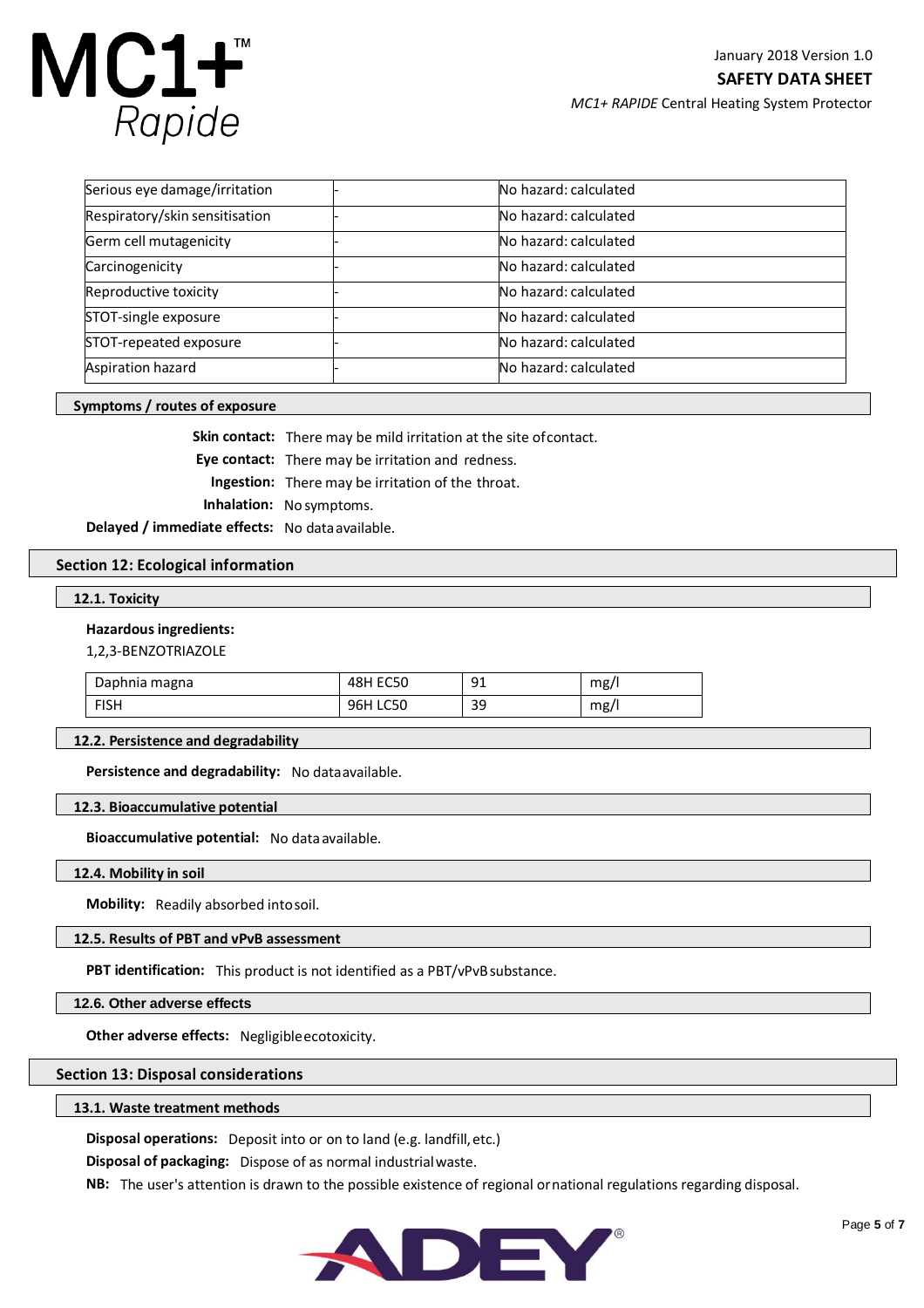

**SAFETY DATA SHEET**

*MC1+ RAPIDE* Central Heating System Protector

## **Section 14: Transport information**

|  | 14.1. UN number |
|--|-----------------|
|  |                 |

ADR/RID: 1950 IMDG: 1950

## **14.2. UN proper shipping name**

ADR/RID: Aerosols, non-flammable IMDG: Aerosols, non-flammable

## **14.3. Transport hazard class(es)**



## **14.4. Packing group**

No information required.

#### **14.5. Environmental hazards**

No environmentally hazardous substances/marine pollutants.

#### **14.6. Special precautions for user**

No information required.

## **14.7. Transport in bulk according to Annex II of MARPOL73/78 and the IBC Code**

No information required.

#### **Section 15: Regulatory information**

## **15.1. Safety, health and environmental regulations/legislation specific for the substance or mixture**

 **EU legislation:** Regulation (EC) No 1272/2008 of the European Parliament and of the Council of 16 December 2008 on classification, labelling and packaging of substances and mixtures (as amended).

#### **15.2. Chemical Safety Assessment**

**Chemical safety assessment:** A chemical safety assessment has not been carried out for the substance or the mixture by the supplier.

## **Section 16: Other information**

## **Other information**

**Other information:** This safety data sheet is prepared in accordance with Commission Regulation (EC) No 1272/2008. **Phrases used in s.2 and s.3:** EUH208: Contains 1,2-benzisothiazolin-3-one. May produce an allergic reaction.

H302: Harmful if swallowed.

H319: Causes serious eye irritation.

H332: Harmful if inhaled.